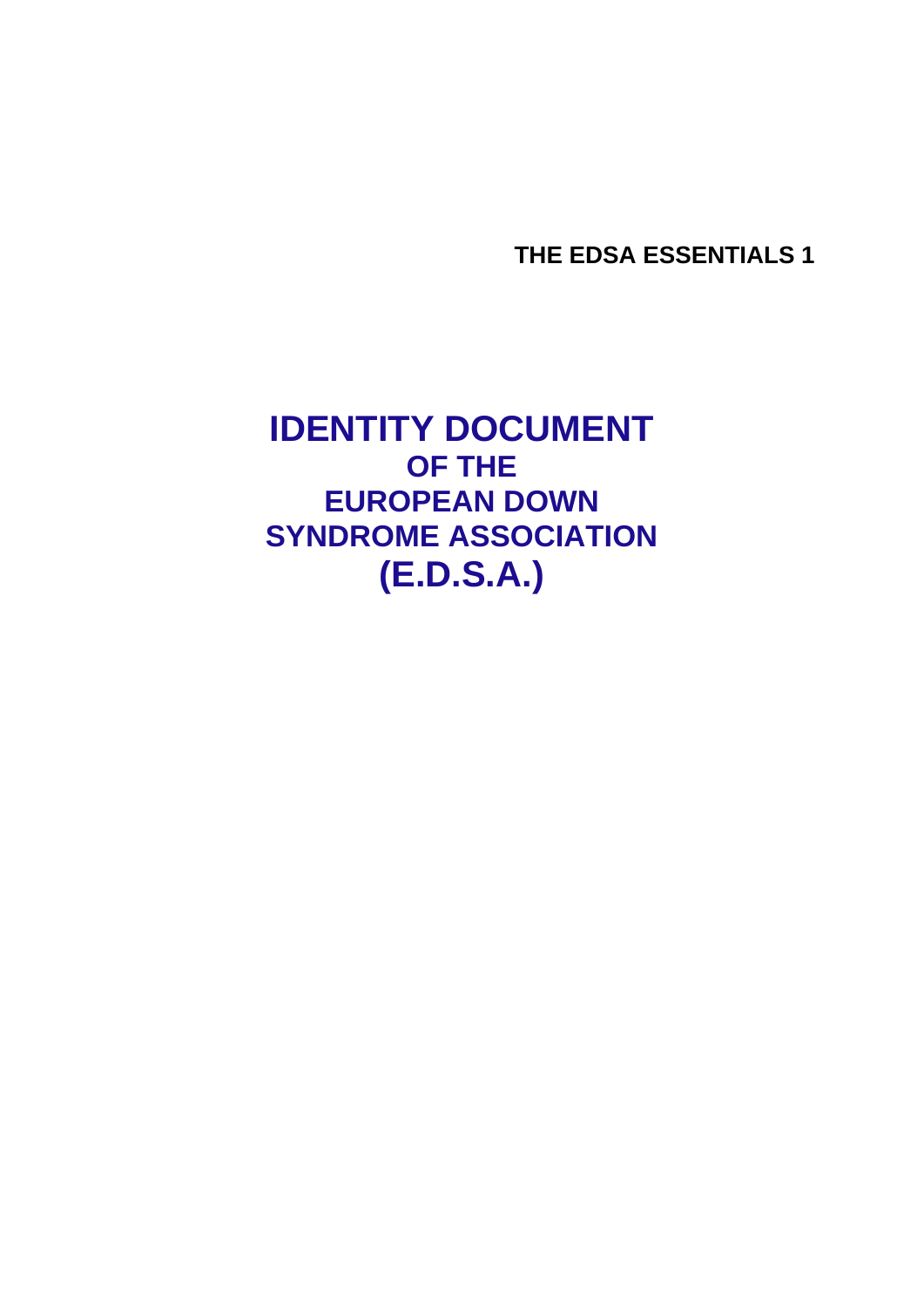#### **FOREWORD**

This document describes the mission, values and other characteristics that constitute the identity of the European Down Syndrome Association (EDSA).

EDSA's priority objectives include promoting national, regional and local associations in all countries of the European Union. This document aims to provide guidelines that will help to draw up the by-laws of those new associations that are created and give strength and cohesion to the associative movement in Europe by focussing on points of capital importance: mission, values and objectives.

This document has been drawn up by a multinational and multi-disciplinary team with the participation of parents, professionals and individuals with Down syndrome.

Our thanks to all of them for their work.

 Prof. J. Perera ph D. EDSA President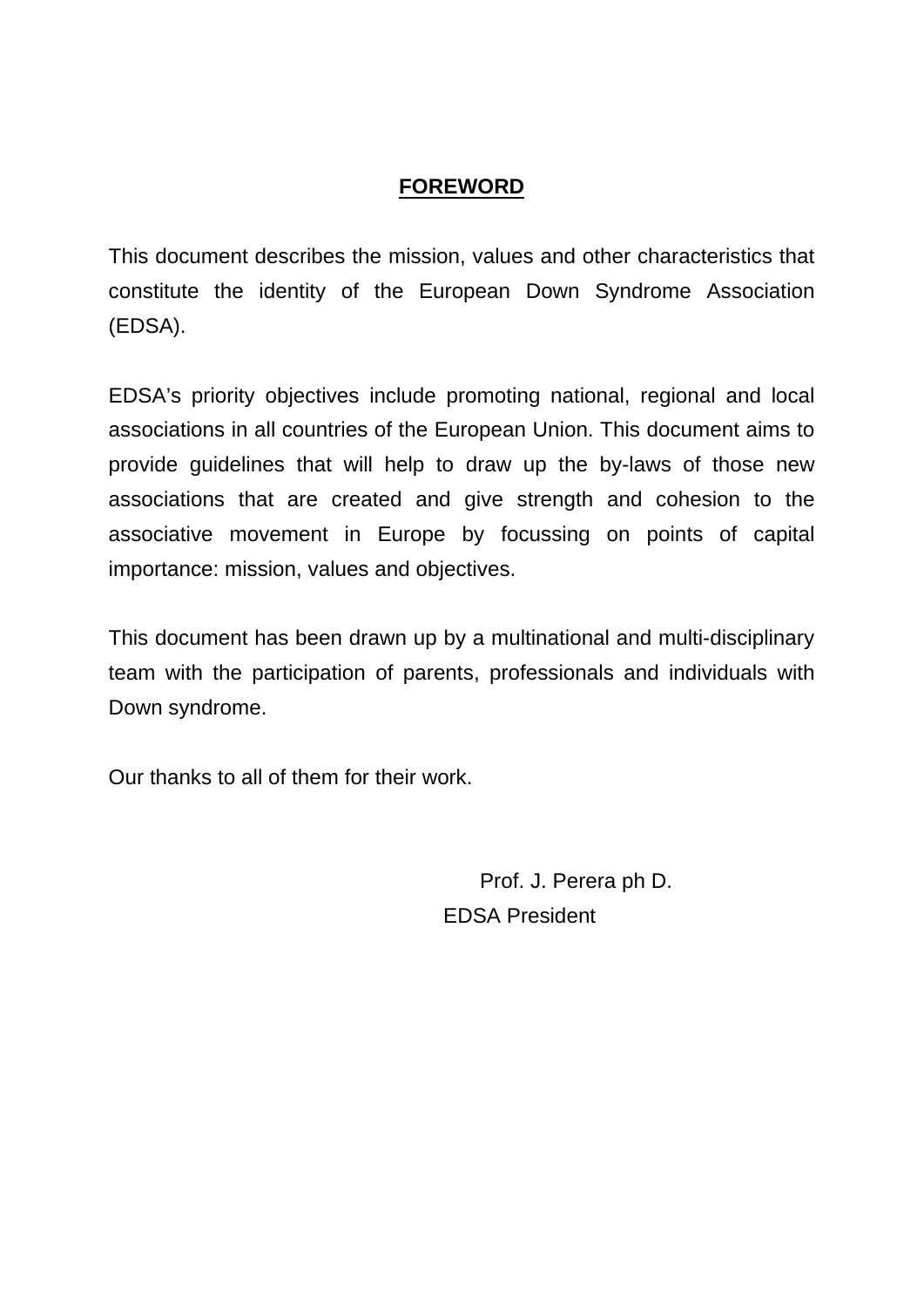# **IDENTITY DOCUMENT OF THE EUROPEAN DOWN SYNDROME ASSOCIATION (E.D.S.A.)**

#### **WORKING TEAM:**

**Anna Contardi (Italy); Alberto Rasore (Italy); B. Biribicchi (Schweiz); Carol Boys (UK); Cees Zuithoff (The Netherlands); Cora Halder (Germany); Erik de Graff (The Netherlands); Jacques Marion (France); Jean Rondal (Belgium); John L. Peel (Malta); Juan Perera (Spain); J.P. Champeaux (France); Maria Sustrova (Slovakia); Mireille Hinkel (Luxemburgo); Monique Randel (Germany); Montserrat Trueta (Spain); Pat Clarke (Ireland), Richard Bonjean (Belgium); Sergei Koloskov (Russia); Sue Buckley (UK);**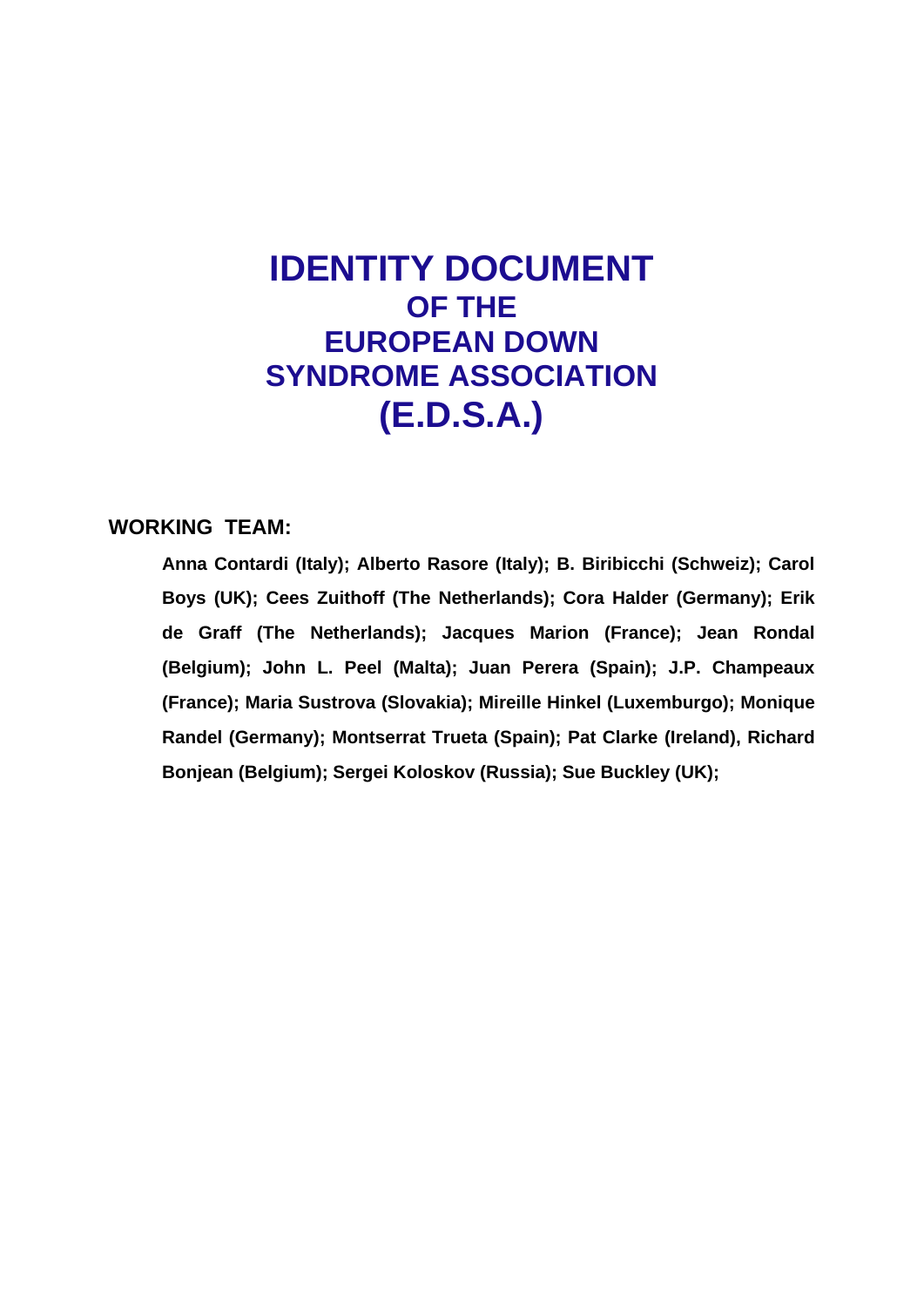# INDEX

- 1. IDENTITY
- 2. MISSION
- 3. VALUES
- 4. PRINCIPLES
- 5. OBJECTIVES AND PRIORITIES
- 6. GOOD PRACTICES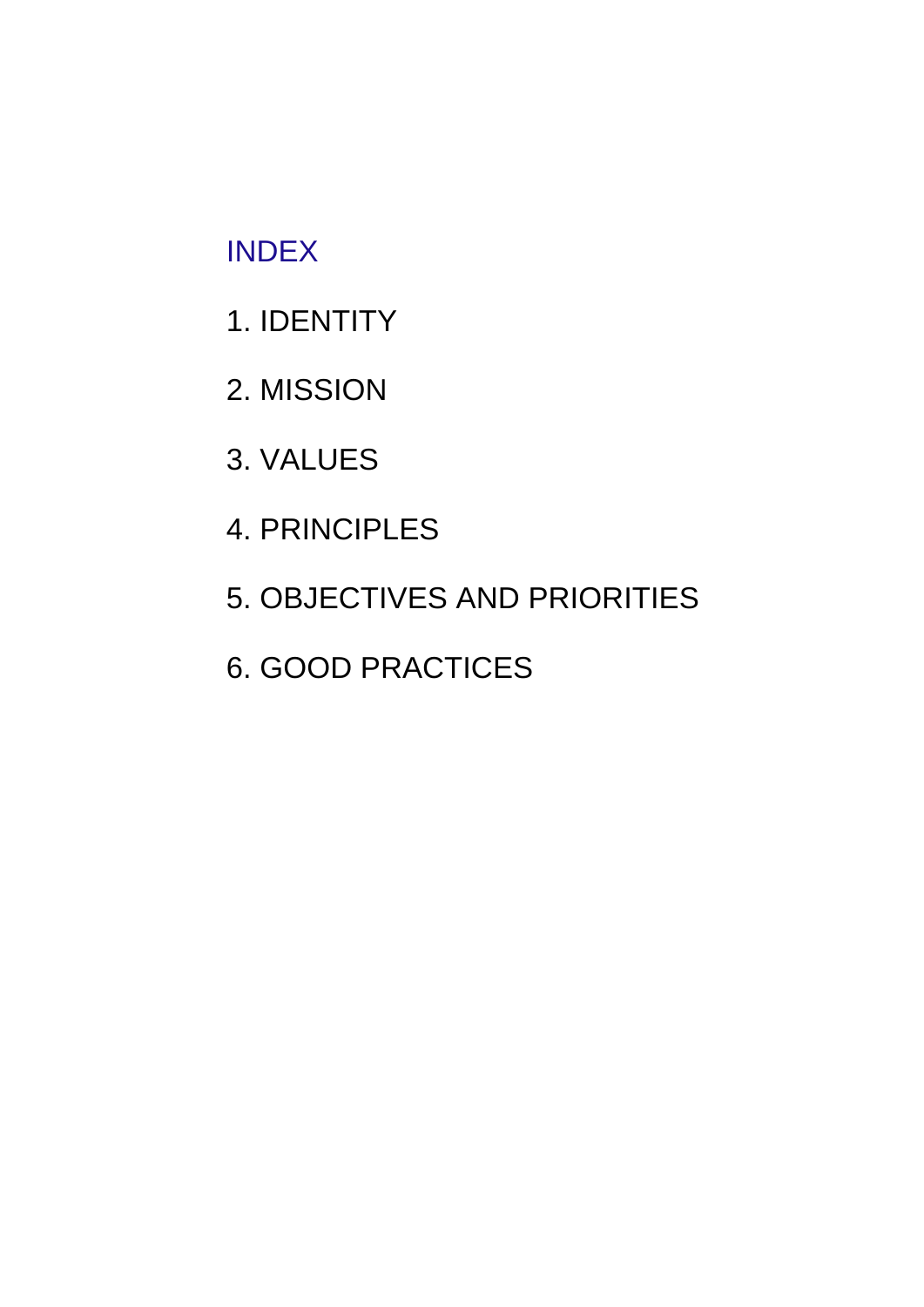### **1. Identity**

EDSA is the European Confederation of legal entities representing persons with Down Syndrome and their families in countries of the European Union.

### **2. Mission**

 The mission of EDSA is to promote the development of a network of associations for Down Syndrome in all European nations, respecting the diversity of cultures and peoples, the common denominator being the improvement of the quality of life for persons with Down Syndrome and their families.

## **3. Values**

The **values** that orientate EDSA's activities and its member entities revolve around 3 central points: the persons with Down syndrome, their families and the associative movement.

### **3.1. Persons with Down syndrome**

 Article 26 of the CHARTER OF FUNDAMENTAL RIGHTS OF THE EUROPEAN UNION (28th September, 2000) establishes that *The Union recognises and respects the right of persons with disabilities to benefit from measures designed to ensure their independence, social and occupational integration and participation in the life of the community.*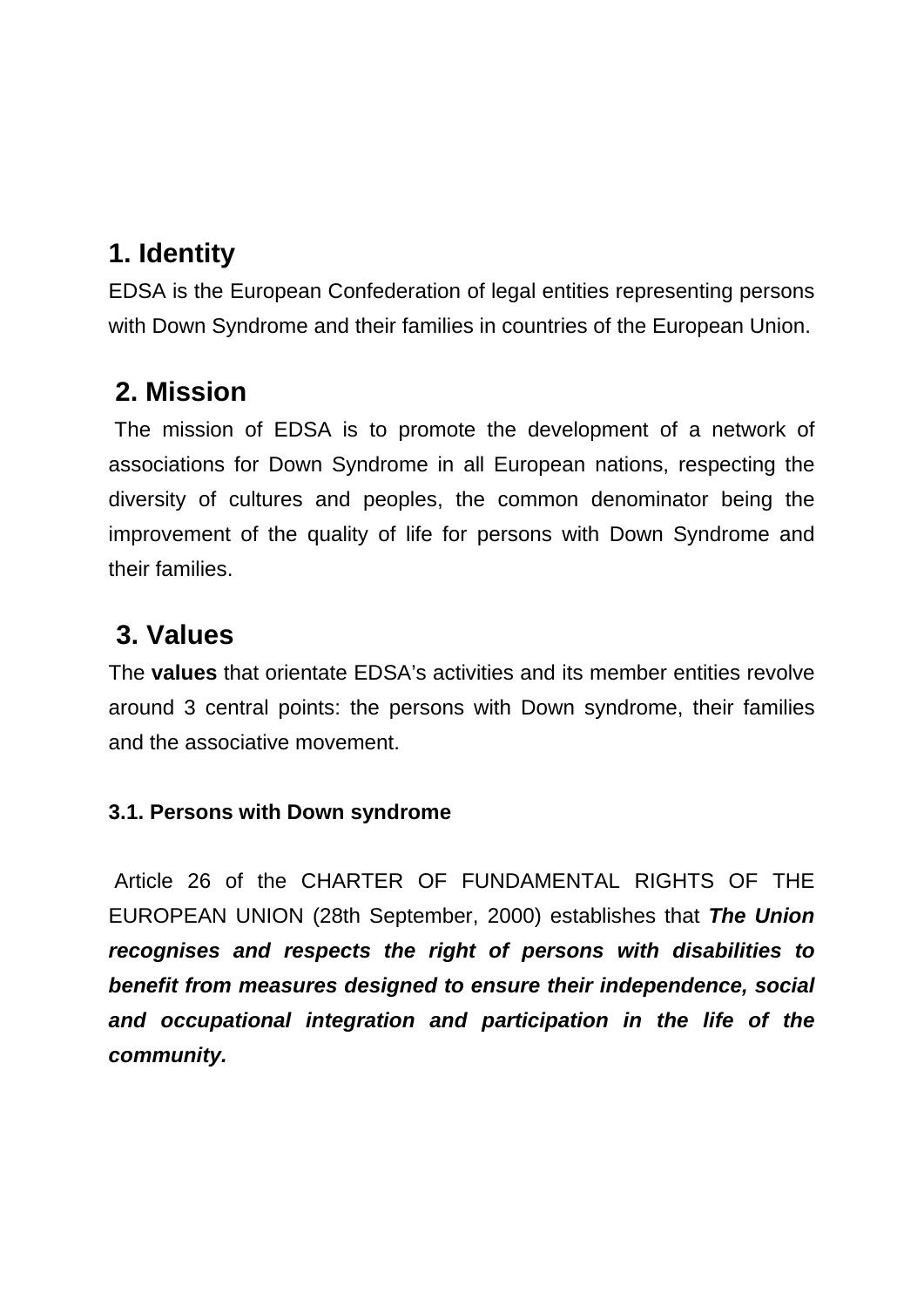**In addition,** EDSA adopts, defends and promotes of the following values:

**1. Dignity**: the recognition of an individual's intrinsic value as a person, irrespective of sex, race, origin, genetic features, language, religion or belief, political or any other opinion, membership of a national minority, property, birth, disability, age or sexual orientation.

**2. Inclusion.** The disability is not in the person but in the relations between the person and his or her environment. Inclusion, which is understood as full social acceptance of the individual with Down syndrome in the community, is the only way for his/her effective social integration and recognition of his/her rights as a citizen.

**3. Normalisation.** Normalisation is the acknowledgment of the right of each individual to a life as normal as possible, which should not differ from anyone else, notwithstanding the right to the support, necessary to meet individual needs. The consequences should be integration in the community, individual adaptation of services and education towards autonomy.

**4. Autonomy.** Education and rehabilitation should be directed towards fully developing the potentials of the person with Down syndrome in order to reach a maximum degree of autonomy and the full enjoyment of rights.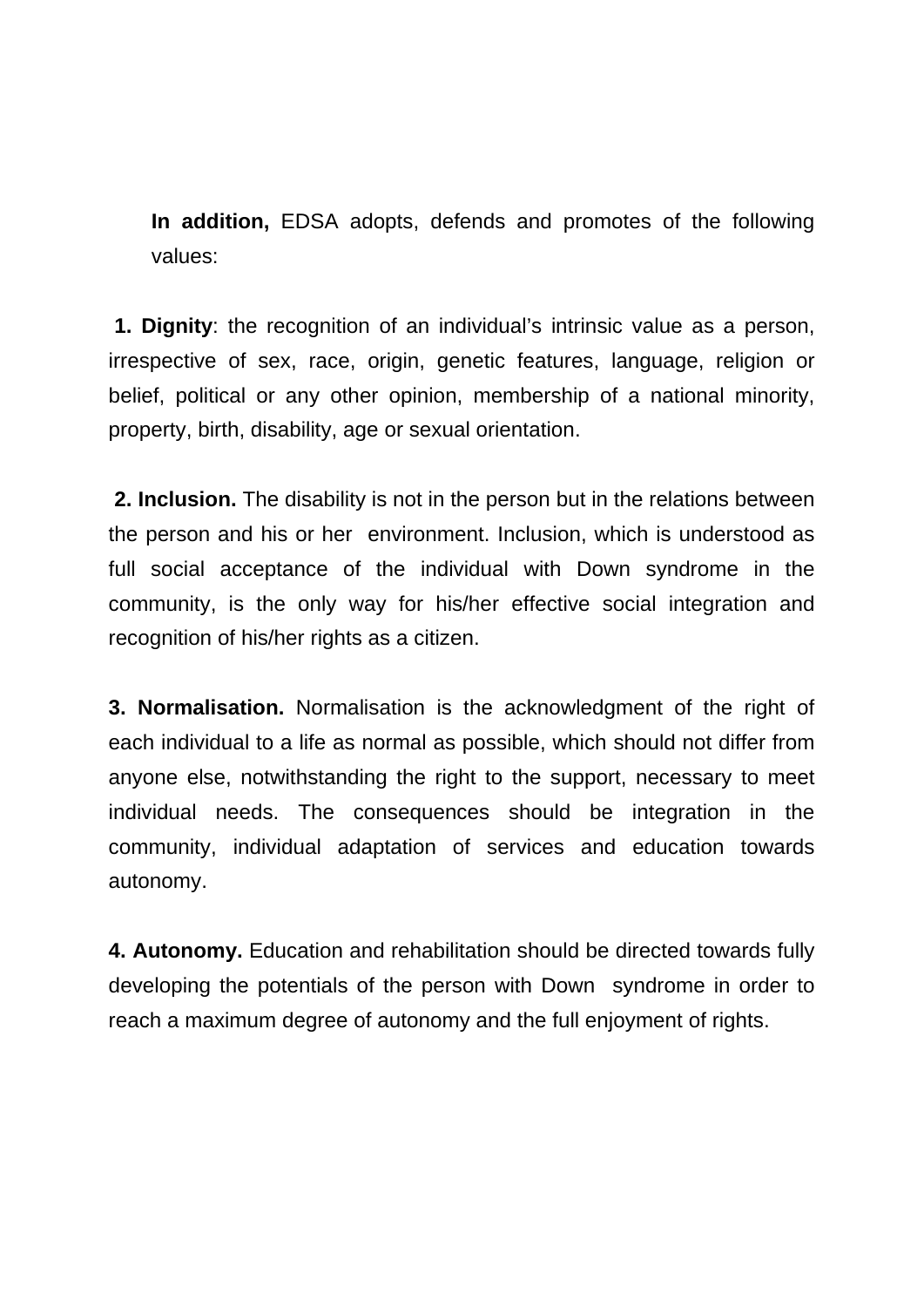**5. Self-determination.** The ultimate consequence of autonomy is selfdetermination, i.d. the right to decide on one's own life. This is intrinsically related to the enjoyment of quality of life. This right transcends the person's disability and the support of individual needs which should be guaranteed; it should be reinforced in all areas of life.

**6. Quality of life.** The quality of life of persons with Down syndrome and their families is the point of reference in all actions and areas.

**7. Individualisation and specificity.** Persons with Down syndrome have the right to receive support according to their needs, their individual characteristics and to the medical, educational and social problems related to the syndrome.

#### **3.2. The families**

 **8. The family as a base of integration.** The family is the primary affective and learning environment of the person with Down syndrome. Family life, especially during the first stages of the child's development, will determine the lifespan development. Help conceived for the person with Down syndrome should always include the participation of the family.

**9. The needs of the family itself.** Special needs are attached to having a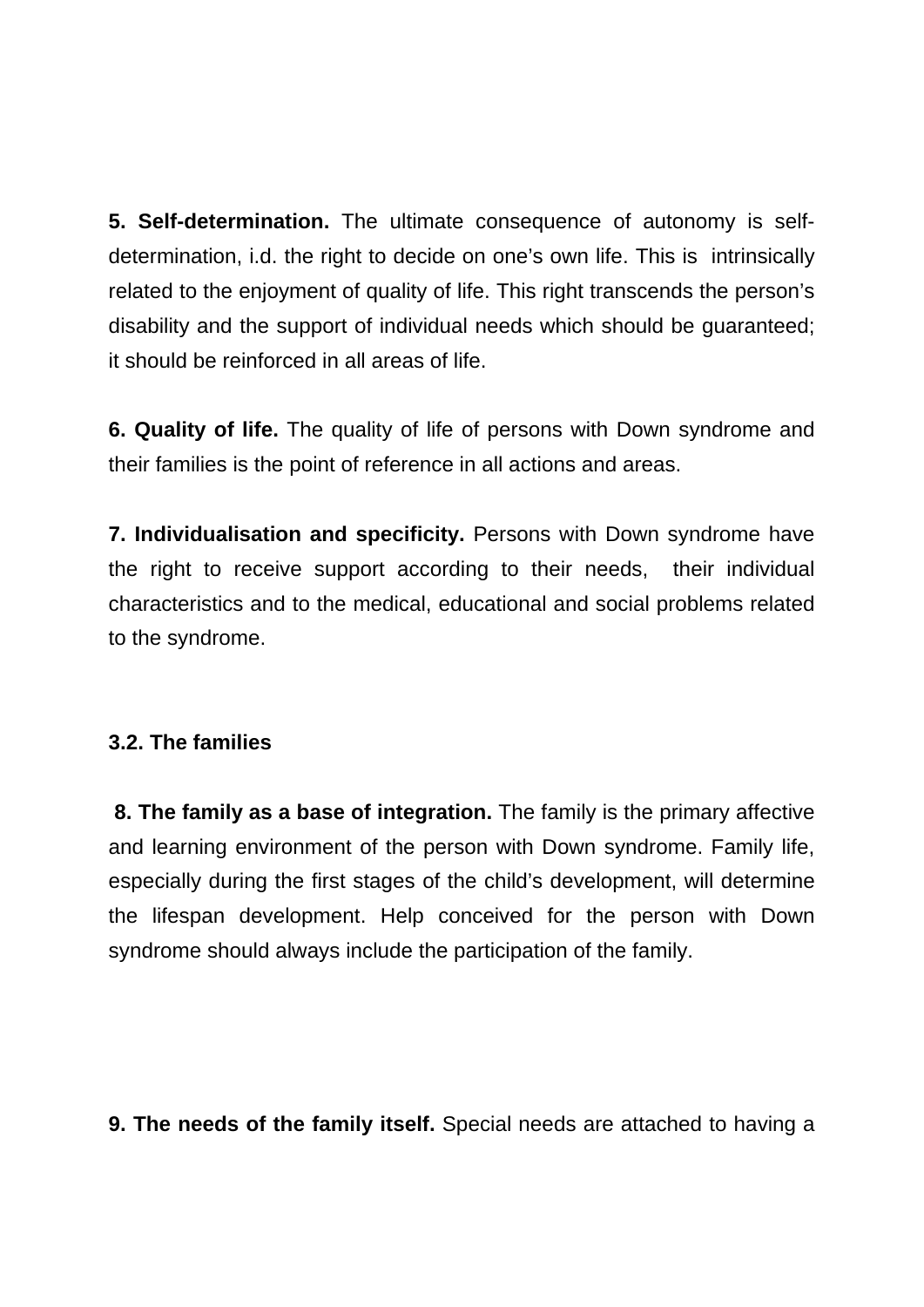family member with Down syndrome. Restructuring expectations concerning the son or daughter immediately after the diagnosis ("Down syndrome") has been established, the need for information and advice, an increased number of crucial decisions, greater dedication and exhaustion, all this requires the support of professionals and other families who have lived through the same experiences. Specific actions that address information, support, stress therapy, leisure, communication, training, exchange or any resources related to the presence of a family member with Down syndrome are increasingly based on the specific needs of these families which should always be a central concern of all organisations.

#### **3.3. The associative movement**

**10. Solidarity.** This is understood as the will to provide solutions for the needs of the community as a whole, with special attention to persons and groups experiencing greater disadvantages.

**11. Justice.** The approach of the associative movement for people with Down syndrome shall be based on the principle of and the right to equal opportunities, if necessary through positive discrimination.

**12. Specificity.** Specificity is a consequence of specialisation and involves giving a correct scientific answer to the limitations which in each person are derived from the presence of the extra chromosome 21. Without specificity, there is no sense in having the association movement for the Down syndrome.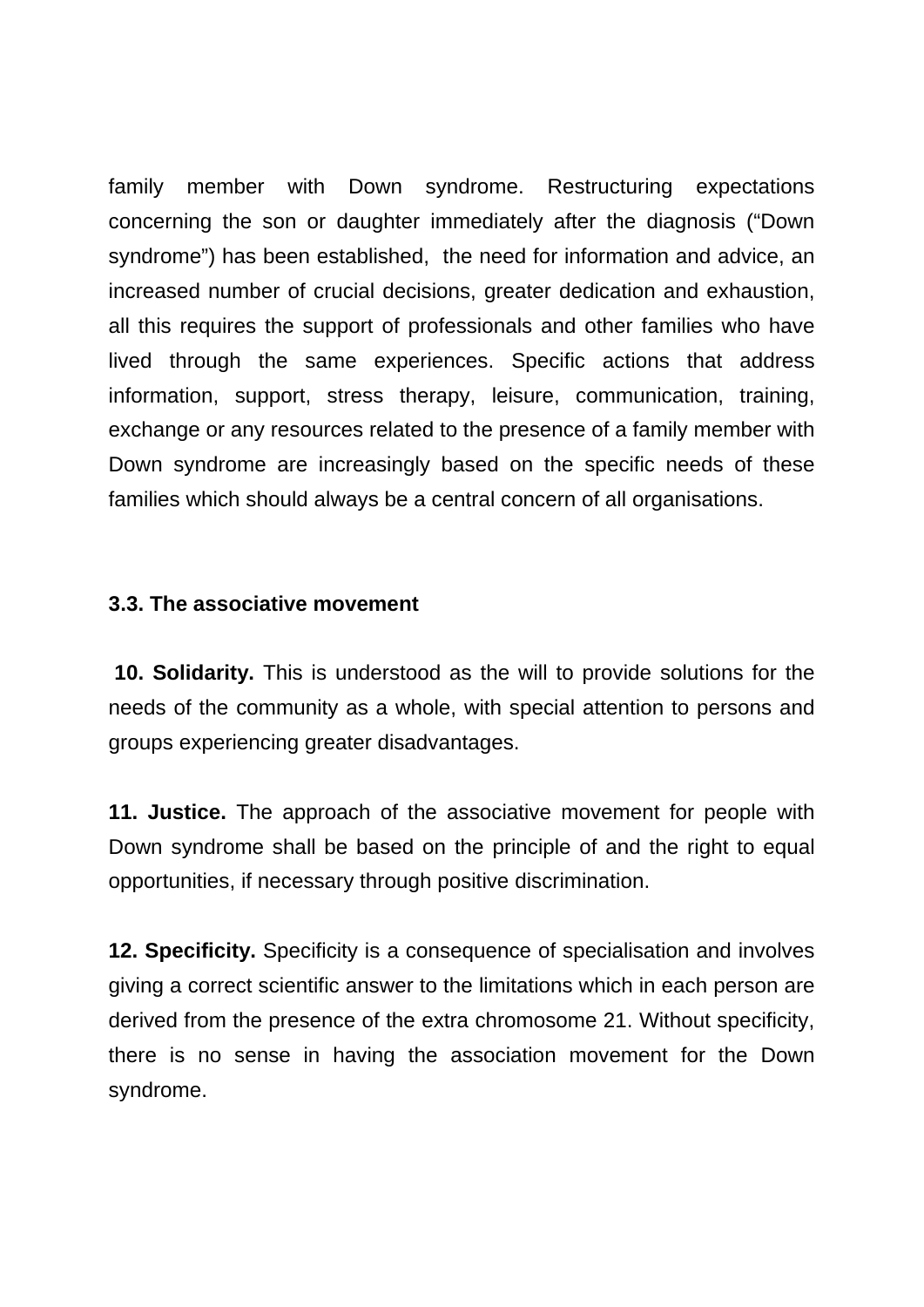**13. Social usefulness.** All legal entities for persons with Down syndrome must be non-profit organisations. Their social objective must be measured in terms of quality of life for persons with Down syndrome and their families.

**14. Transparency.** Social vocation, honesty and ethics in management must be principles adopted by all organisations.

**15. Public responsibility.** Down syndrome organisations, whether publicly or privately managed, must carry out actions or render services that are linked to socially recognised needs, to basic rights of the individual and must be accessible to all citizens who require them.

**16. Efficiency.** The organisations shall be developed according to principles of efficiency, with management procedures and results directed towards quality.

**17. Quality.** The commitment to quality involves continuous improvement of all activities of the organisations, which in turn are directed towards improving the quality of life for their clients.

**18. Client orientation.** Including the client's voice in the services is a precondition for quality. Persons with Down syndrome and their families should be consulted or take part in the development of activities, programmes and services.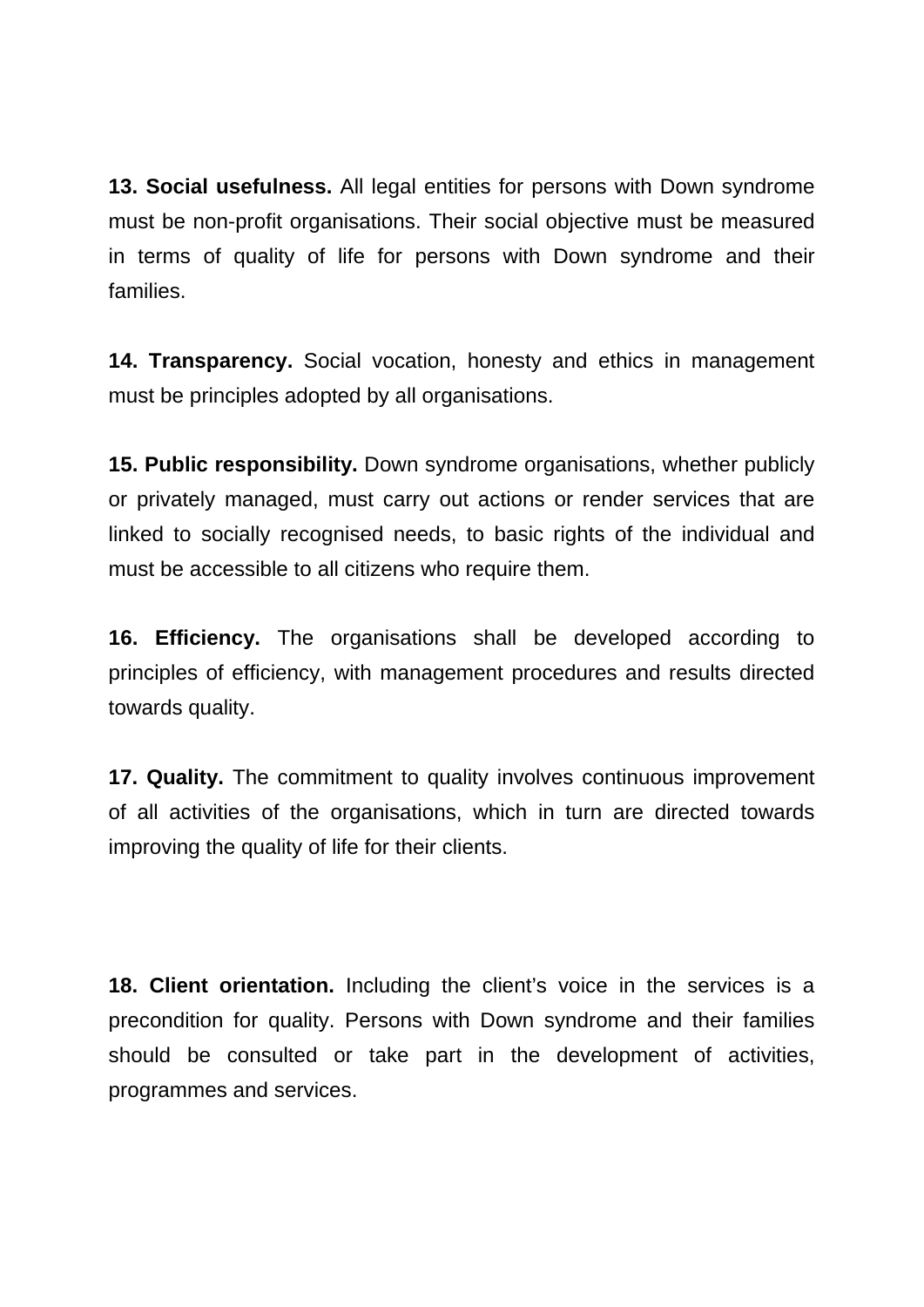**19. Cooperation.** The associative movement for people with Down syndrome in Europe must be constructed and strengthened through cooperation and the exchange in areas which promote actions aimed at giving everyone with Down syndrome the same level of opportunities. In this respect, special attention will be given to nations or regions that are socially at a greater disadvantage or which resources and possibilities are more limited.

### **4. Principles**

On the basis of these values, we declare the following **general principles for all actions.**

**1. Persons with Down syndrome are persons who have the same rights as other citizens:** their capabilities must take precedence over their limitations or differences. The principle of equal rights between persons with or without a disability means that the needs of all individuals have the same importance; they must constitute the basis of social planning. All resources must be used in a way to guarantee equal opportunities for everyone.

**2.** We demand **normalisation and inclusion at all levels and in all services**, especially with respect to the community's ordinary resources (*health, education, work, social services, housing, culture and leisure, etc.*). Support must be provided for persons with Down syndrome in order to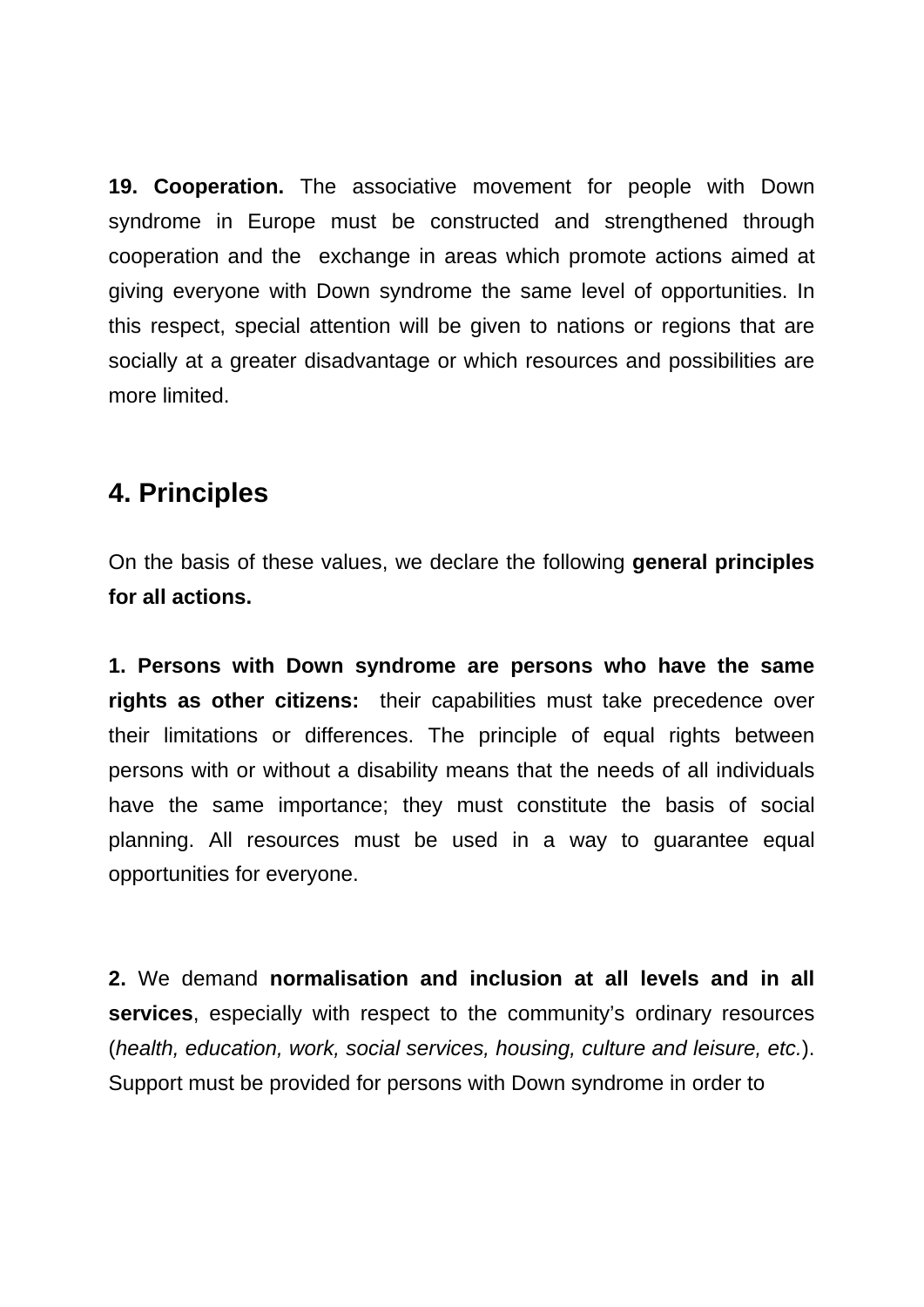ensure the same quality of service which the rest of the population enjoys.

**3.** The orientation of our organisations towards **quality of life for persons with Down syndrome and their families** means: **a)** that their needs and expectations are covered, **b)** that they can develop all their potentials, and **c)** enjoy their full rights as citizens.

**4.** We defend the **respect of diversity**, understanding this to be full social acceptance of persons with Down syndrome as active members of the same society.

**5.** We opt for specificity, that is to say, **individualised and specialised attention** (prevention, education, health, rehabilitation, work...). Centres, services or ordinary resources of the community should cover the specific needs of persons with Down syndrome.

**6.** We understand our **association leadership as a respectful form of collaboration and participation** with all the organisations that respect

the rights of persons with Down syndrome, avoiding competition or confrontation at any time.

### **5. Objectives and priorities**

Consistent with our principles, we advocate programmes and plans of action based on the following strategic courses of action: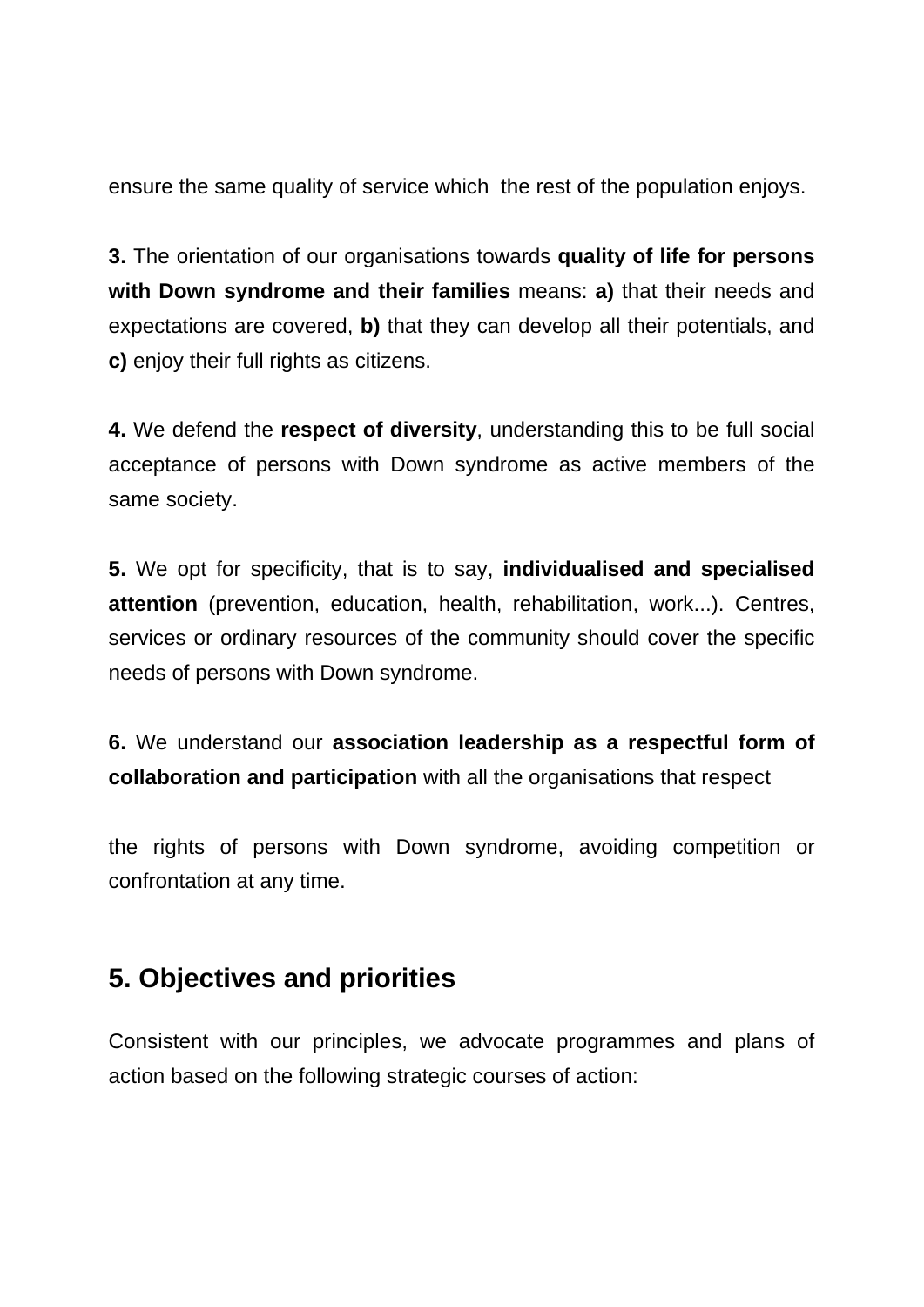**1. Early Diagnosis and Genetic Advice.** Appropriate information and advice will help parents to take responsible decisions and to face the birth of their child with Down syndrome.

**2. Defence of rights.** EDSA will promote the defence of equal rights of persons with Down syndrome in Europe and the rest of the world.

**3. Health programmes.** Good health is fundamental for social and cognitive development, as well as for a better quality of life and longer life expectancy. Specific medical problems must be diagnosed and addressed as soon as possible. National health programmes for persons with Down syndrome must be widely diffused and adopted.

**4. Early intervention programmes.** Early specific and well applied intervention programmes have proved to be efficient as they rely on the brain's plasticity during the first years of life. Children who have taken part in them have been shown to improve their cognitive and adaptative skills.

**5. Diversity in schools.** Schooling in Europe must meet the educational needs of all its pupils, with or without a disability. No effort must be spared to supply schools with the necessary supports and resources, including special teacher training. We promote an inclusive education that sets out to reconvert special schools into centres of resources and support for the integration of pupils with Down syndrome.

**6. Access to work.** Professional training should be directed towards the effective preparation for employment, by providing the necessary support so that persons with Down syndrome can obtain employment and,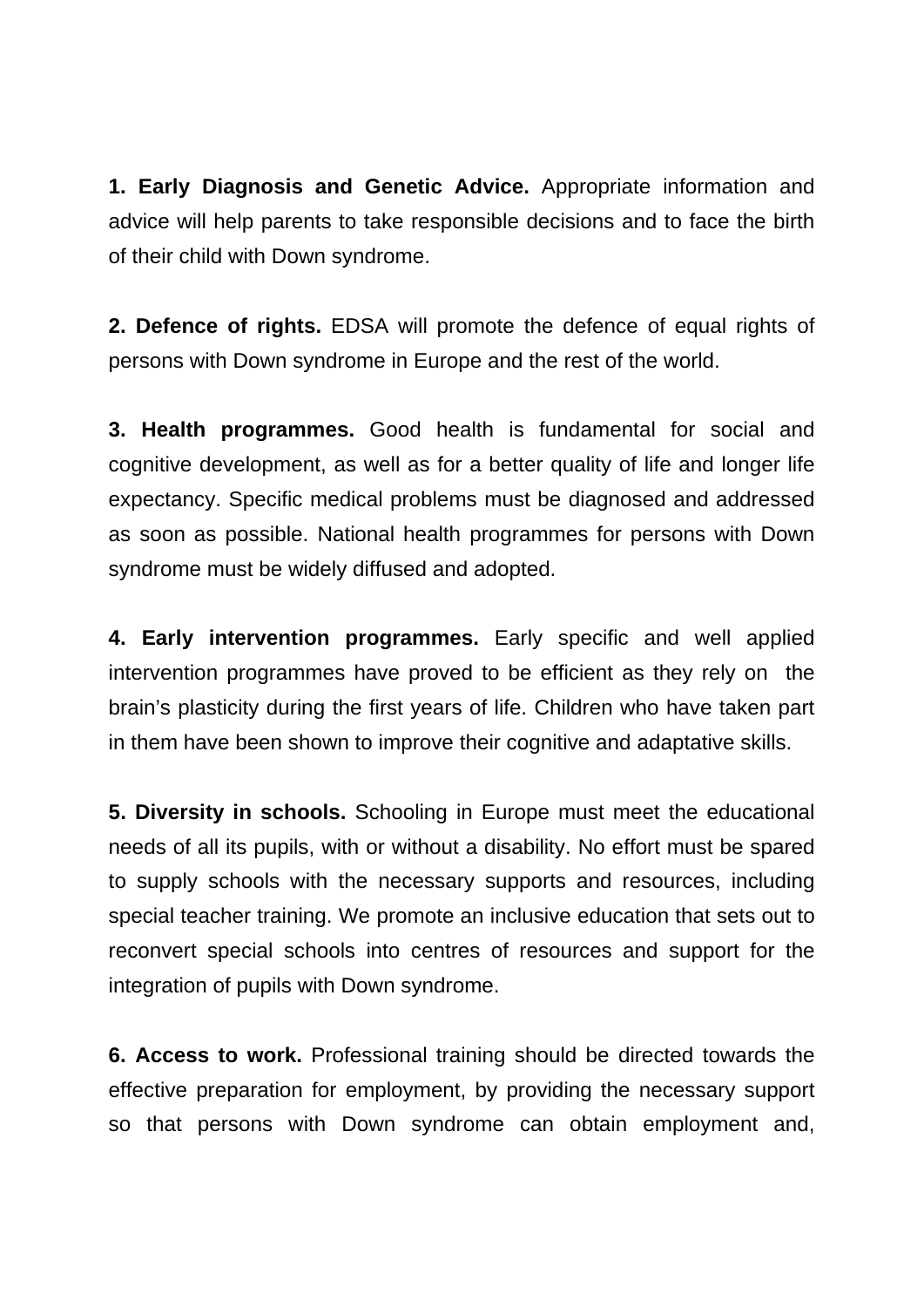therefore, be economically independent. Within this framework, job insertion shall be understood as a continuum that includes different stages or levels of insertion: rehabilitation, training, occupational activities, protected occupation, supported employment and ordinary work.

**7. Support for the families.** As the first natural environment of the person with Down syndrome, the family must receive support and correct information for full acceptance of the situation and integration of the newborn child in the family, as well as proper training and effective involvement concerning intervention and education in order to achieve maximum autonomy of the child.

**8. Attention for serious disabilities.** Some persons with Down syndrome have a serious additional psychological or physical disability or specific needs which call for special support. Their possibilities of social integration and autonomy may be very limited; caring for them may represent a serious burden for their families. Once the particular characteristics of each individual case have been established, their care can be entrusted to specialised centres, ensuring the highest level of normalisation possible.

**Orientation towards adult life.** Longer life expectancy and the adoption of the principle of normalisation mean that all services must be directed towards adults with Down syndrome, recognising them as adults persons beyond their disability and fully respecting their right to self-determination.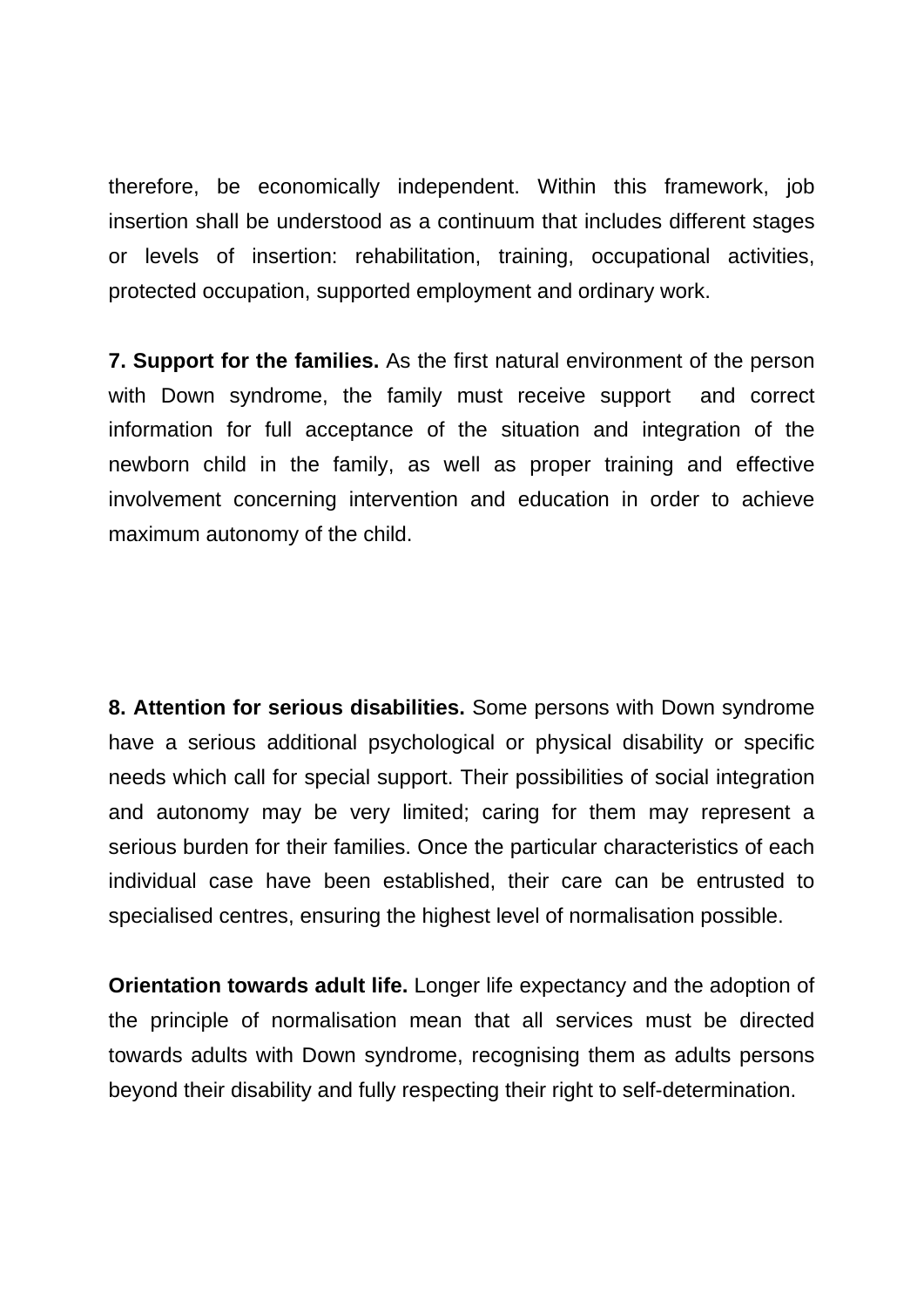**10. Leisure and sport integrated in the community.** Persons with Down syndrome should also receive the necessary support for effective social participation as far as leisure and sports activities are concerned.

**11. Tutelage services**. The establishment of Tutelage Foundations and other similar instruments should be supported; these will attend to persons with a disability and guarantee his or her well-being when the family is unable to do so.

**12. Training of specialists.** Special training of professionals (doctors, psychologists, educators, speech and language therapists, job trainers, physiotherapists, etc.) is fundamental in order to ensure adequate attention to persons with Down syndrome, according to their specific needs.

**13. Support for research, development and implementation of new technologies.** State of the art programmes concerning health care and integral attention to the person with Down syndrome will be subject to continuous adaptations in order to achieve a permanent adjustment of services to new knowledge, resources and methods.

**14. Social image and associative leadership.** The following basic objectives are stipulated:

> a) **Promotion of a positive image of persons with Down syndrome in Europe**, in order to achieve their social inclusion as citizens in their own right. Encouraging attitudes and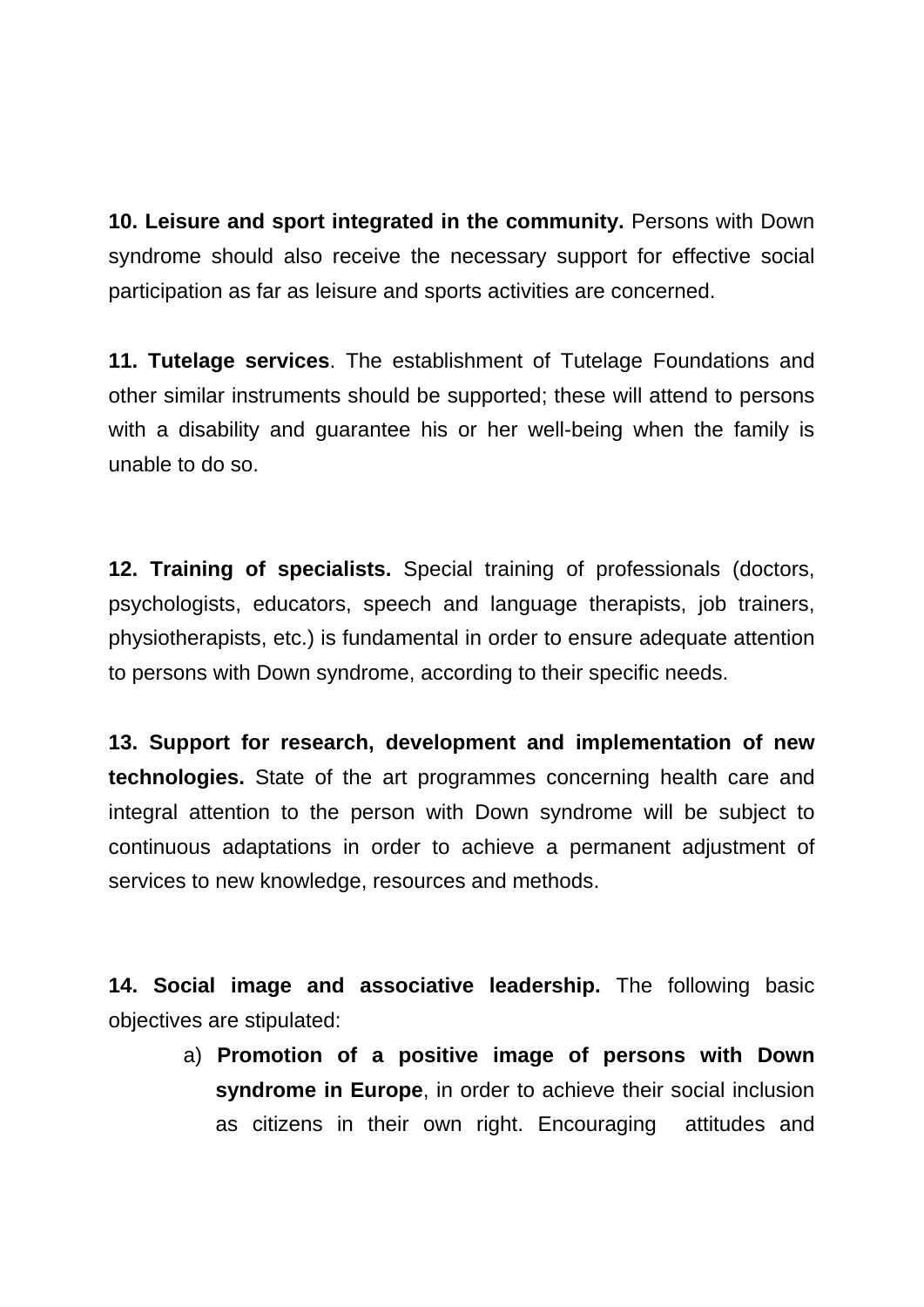behaviours that strengthen their autonomy and improve their quality of life is a condition preliminary to social acceptance.

b) **Diffusion of the mission of EDSA in Europe and the world,** its principal actions and its members.

c) **Constitution of a forum of information, training and research resources,** based on the permanent exchange

between organisations attending to persons with Down syndrome and their families.

**We are convinced that actions based on these principles will have a positive effect on the recognition of the values, rights and needs of persons with Down syndrome and their families; this recognition will rebound on the development of actions directed towards improving their quality of life.** 

### **6. Good practices**

When developing actions, programmes or services directed towards the needs of persons with Down syndrome, the following criteria should be adhered to:

- 1. All support adapted to the needs detected must be provided.
- 2. This support must be consistent with the values, principles and priorities established in the EDSA identity document.

3. Support meeting the needs of persons with Down syndrome shall be integrated in ordinary community services; only when this is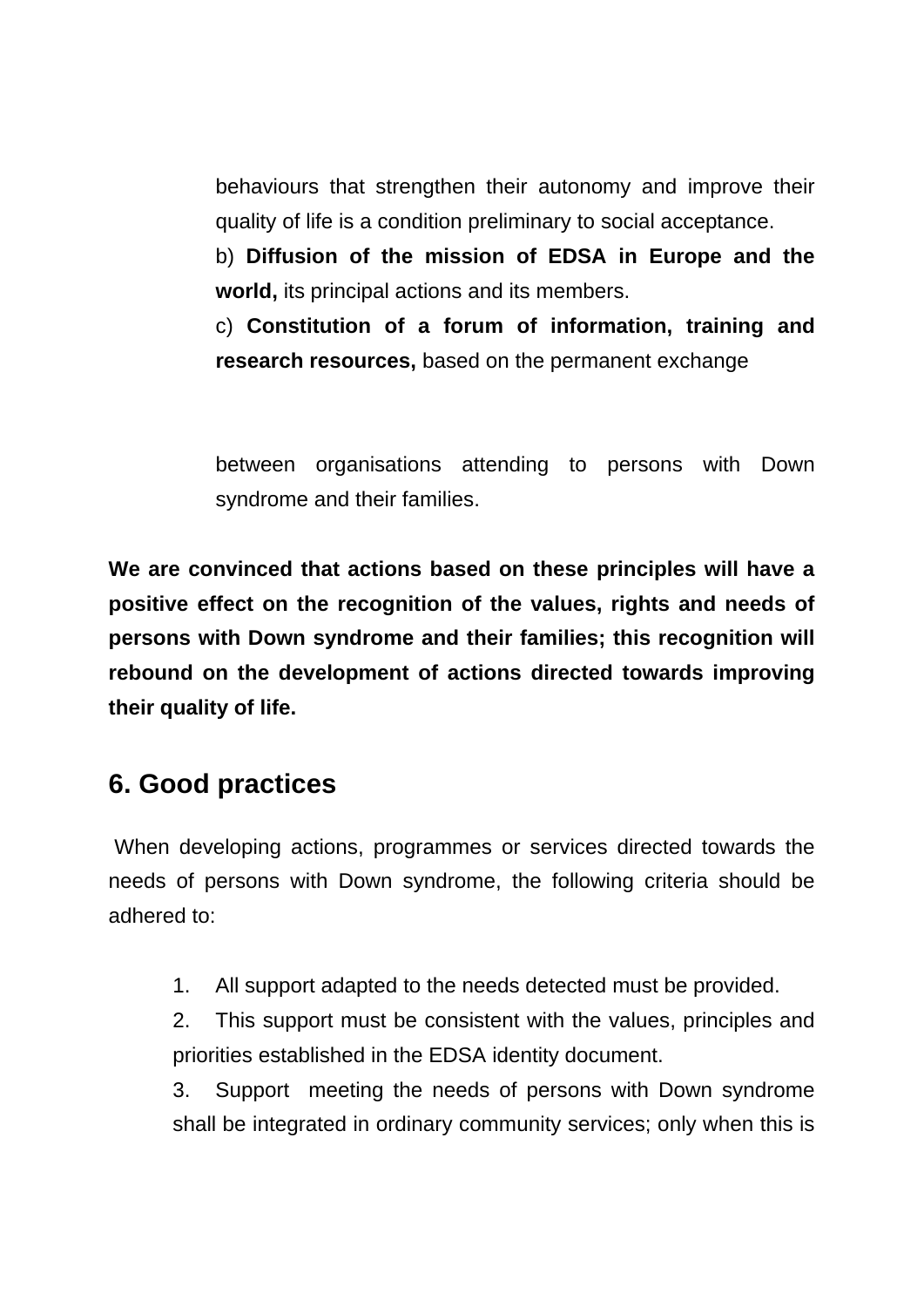not possible will individuals be attended to in "special" public or private centres.

The associations or services must be regarded as companies providing services to clients. The client concept implies the right to claim services. Persons with Down syndrome are not mere users or beneficiaries, but persons in their own right.

The ultimate aim of the services is to produce quality of life. The terms under which the improvement of the quality of life of

- persons with Down syndrome can be achieved will have to be defined and regularly reevaluated.
- 6. These terms will be subject to the criteria of quality and progressively adapted to the parameters established in the EFQM Excellence Model.

They must be based on criteria of a socially oriented economy, however, without having profit-making as an objective; they must be submitted to the economic controls established by the competent public bodies.